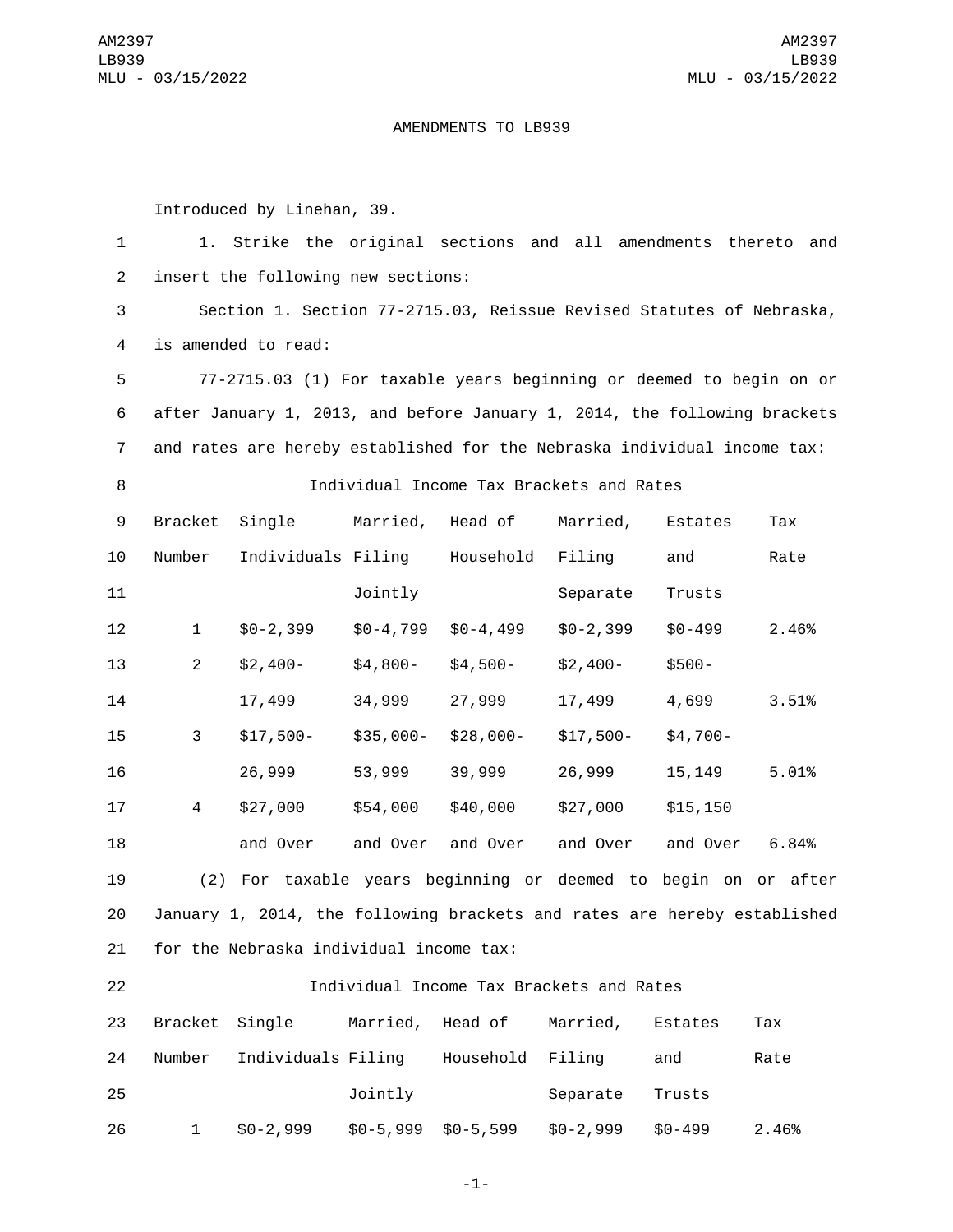| $\mathbf{1}$     | $\overline{2}$                                          | $$3,000-$                                                            | \$6,000-        | $$5,600-$                  | $$3,000-$  | $$500-$   |          |
|------------------|---------------------------------------------------------|----------------------------------------------------------------------|-----------------|----------------------------|------------|-----------|----------|
| 2                |                                                         | 17,999                                                               | 35,999          | 28,799                     | 17,999     | 4,699     | 3.51%    |
| 3                | 3                                                       | $$18,000-$                                                           | $$36,000-$      | $$28,800-$                 | $$18,000-$ | $$4,700-$ |          |
| 4                |                                                         | 28,999                                                               | 57,999          | 42,999                     | 28,999     | 15,149    | 5.01%    |
| 5                | $\overline{4}$                                          | \$29,000                                                             | \$58,000        | \$43,000                   | \$29,000   | \$15,150  |          |
| 6                |                                                         | and Over                                                             | <u>and Over</u> | and Over                   | and Over   | and Over  | Top Rate |
| $\overline{7}$   | $\overline{4}$                                          | \$29,000                                                             | \$58,000        | \$43,000                   | \$29,000   | \$15,150  |          |
| 8                |                                                         | and Over                                                             |                 | and Over and Over and Over |            | and Over  | 6.84%    |
| $\boldsymbol{9}$ | For purposes of this subsection, the top rate shall be: |                                                                      |                 |                            |            |           |          |
| 10               |                                                         | (a) 6.84% for taxable years beginning or deemed to begin on or after |                 |                            |            |           |          |
| 11               | January 1, 2014, and before January 1, 2023;            |                                                                      |                 |                            |            |           |          |
| 12               |                                                         | (b) 6.64% for taxable years beginning or deemed to begin on or after |                 |                            |            |           |          |
| 13               | January 1, 2023, and before January 1, 2024;            |                                                                      |                 |                            |            |           |          |
| 14               |                                                         | (c) 6.44% for taxable years beginning or deemed to begin on or after |                 |                            |            |           |          |
| 15               | January 1, 2024, and before January 1, 2025;            |                                                                      |                 |                            |            |           |          |
| 16               |                                                         | (d) 6.24% for taxable years beginning or deemed to begin on or after |                 |                            |            |           |          |
| 17               | January 1, 2025, and before January 1, 2026;            |                                                                      |                 |                            |            |           |          |
| 18               |                                                         | (e) 6.00% for taxable years beginning or deemed to begin on or after |                 |                            |            |           |          |

19 January 1, 2026, and before January 1, 2027; and

 (f) 5.84% for taxable years beginning or deemed to begin on or after 21 January 1, 2027.

 (3)(a) For taxable years beginning or deemed to begin on or after January 1, 2015, the minimum and maximum dollar amounts for each income tax bracket provided in subsection (2) of this section shall be adjusted for inflation by the percentage determined under subdivision (3)(b) of this section. The rate applicable to any such income tax bracket shall not be changed as part of any adjustment under this subsection. The minimum and maximum dollar amounts for each income tax bracket as adjusted shall be rounded to the nearest ten-dollar amount. If the adjusted amount for any income tax bracket ends in a five, it shall be

-2-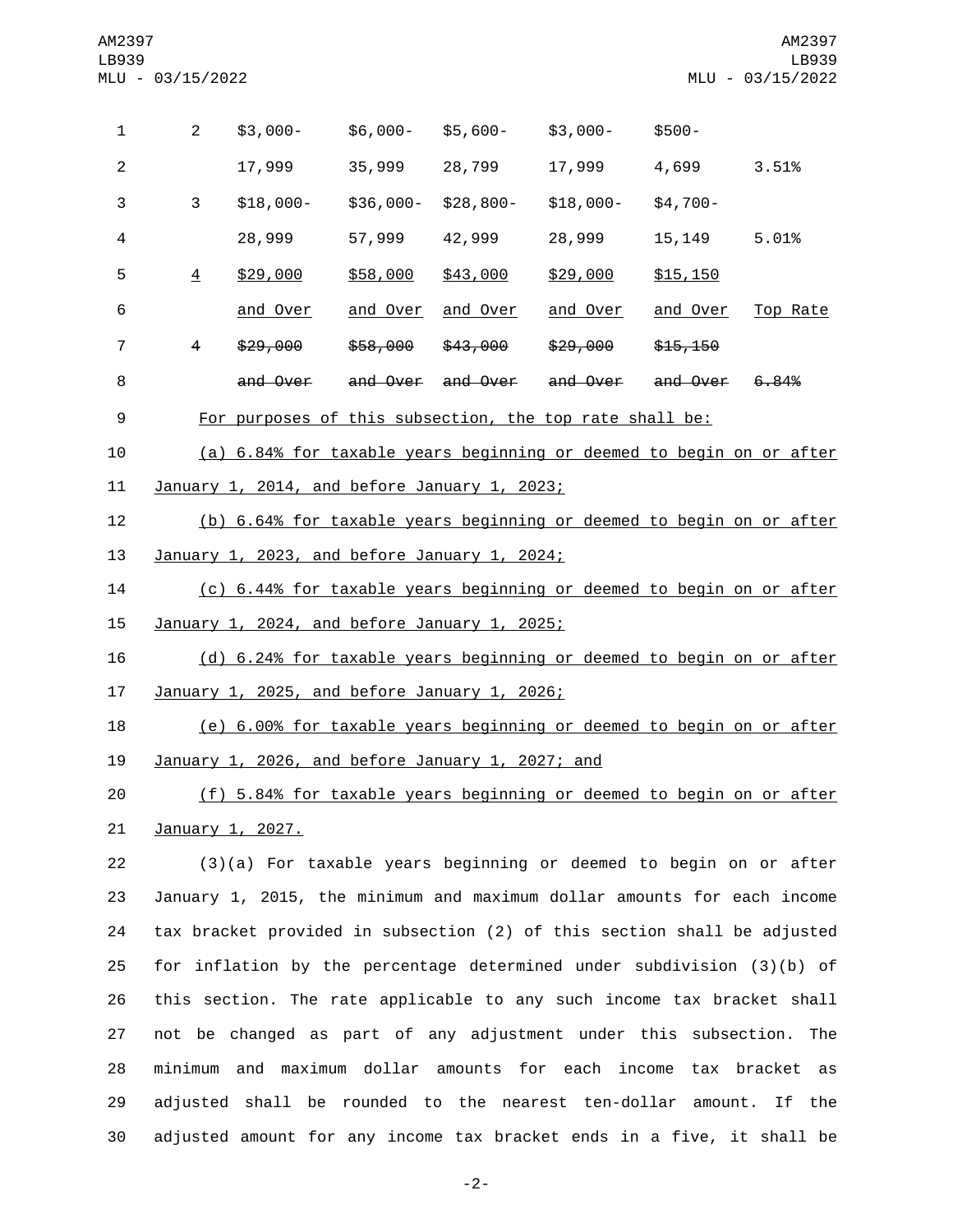1 rounded up to the nearest ten-dollar amount.

 (b)(i) For taxable years beginning or deemed to begin on or after January 1, 2015, and before January 1, 2018, the Tax Commissioner shall adjust the income tax brackets by the percentage determined pursuant to the provisions of section 1(f) of the Internal Revenue Code of 1986, as it existed prior to December 22, 2017, except that in section 1(f)(3)(B) of the code the year 2013 shall be substituted for the year 1992. For 2015, the Tax Commissioner shall then determine the percent change from the twelve months ending on August 31, 2013, to the twelve months ending on August 31, 2014, and in each subsequent year, from the twelve months ending on August 31, 2013, to the twelve months ending on August 31 of the year preceding the taxable year. The Tax Commissioner shall prescribe new tax rate schedules that apply in lieu of the schedules set forth in 14 subsection (2) of this section.

 (ii) For taxable years beginning or deemed to begin on or after January 1, 2018, the Tax Commissioner shall adjust the income tax brackets based on the percentage change in the Consumer Price Index for All Urban Consumers published by the federal Bureau of Labor Statistics from the twelve months ending on August 31, 2016, to the twelve months ending on August 31 of the year preceding the taxable year. The Tax Commissioner shall prescribe new tax rate schedules that apply in lieu of the schedules set forth in subsection (2) of this section.

 (4) Whenever the tax brackets or tax rates are changed by the Legislature, the Tax Commissioner shall update the tax rate schedules to reflect the new tax brackets or tax rates and shall publish such updated 26 schedules.

 (5) The Tax Commissioner shall prepare, from the rate schedules, tax tables which can be used by a majority of the taxpayers to determine their Nebraska tax liability. The design of the tax tables shall be determined by the Tax Commissioner. The size of the tax table brackets may change as the level of income changes. The difference in tax between

-3-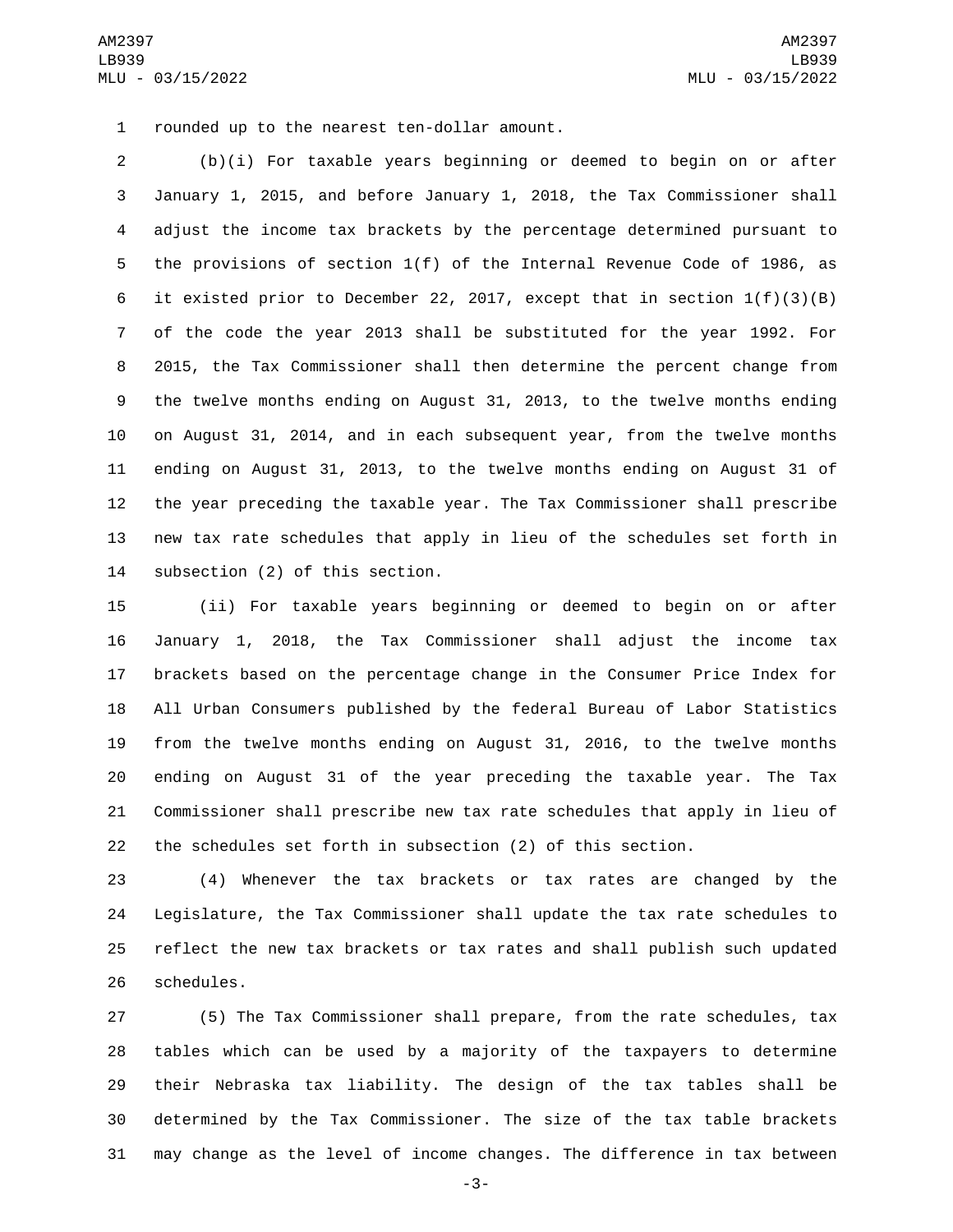two tax table brackets shall not exceed fifteen dollars. The Tax Commissioner may build the personal exemption credit and standard 3 deduction amounts into the tax tables.

 (6) For taxable years beginning or deemed to begin on or after January 1, 2013, the tax rate applied to other federal taxes included in the computation of the Nebraska individual income tax shall be 29.6 7 percent.

 (7) The Tax Commissioner may require by rule and regulation that all taxpayers shall use the tax tables if their income is less than the 10 maximum income included in the tax tables.

 Sec. 2. Section 77-2734.02, Revised Statutes Supplement, 2021, is 12 amended to read:

 77-2734.02 (1) Except as provided in subsection (2) of this section, a tax is hereby imposed on the taxable income of every corporate taxpayer 15 that is doing business in this state:

 (a) For taxable years beginning or deemed to begin before January 1, 2013, at a rate equal to one hundred fifty and eight-tenths percent of the primary rate imposed on individuals under section 77-2701.01 on the first one hundred thousand dollars of taxable income and at the rate of two hundred eleven percent of such rate on all taxable income in excess of one hundred thousand dollars. The resultant rates shall be rounded to 22 the nearest one hundredth of one percent;

 (b) For taxable years beginning or deemed to begin on or after January 1, 2013, and before January 1, 2022, at a rate equal to 5.58 percent on the first one hundred thousand dollars of taxable income and at the rate of 7.81 percent on all taxable income in excess of one 27 hundred thousand dollars;

 (c) For taxable years beginning or deemed to begin on or after January 1, 2022, and before January 1, 2023, at a rate equal to 5.58 percent on the first one hundred thousand dollars of taxable income and at the rate of 7.50 percent on all taxable income in excess of one

-4-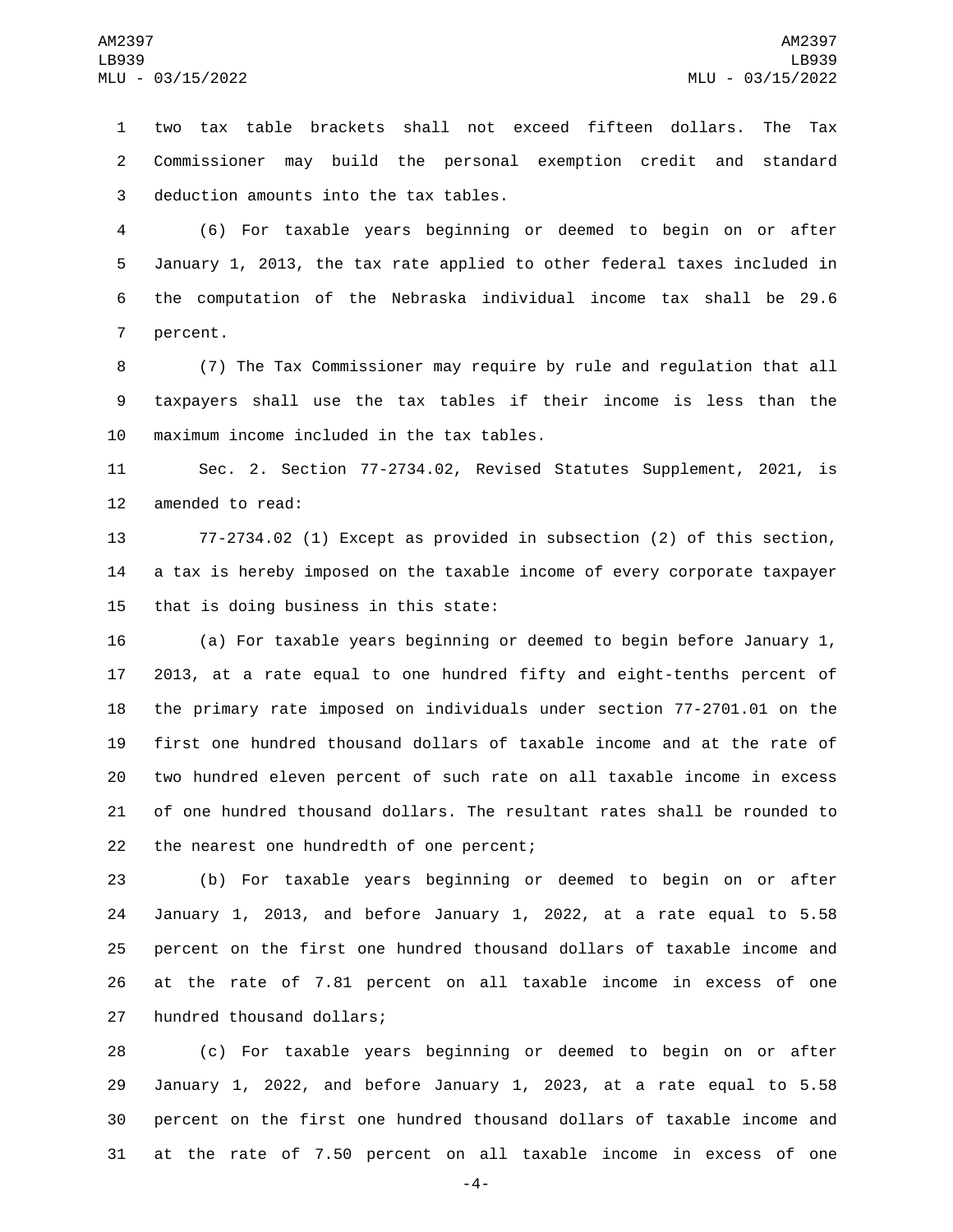1 hundred thousand dollars; and (d) For taxable years beginning or deemed to begin on or after January 1, 2023, and before January 1, 2024, at a rate equal to 5.58 percent on the first one hundred thousand dollars of taxable income and at the rate of 7.25 percent on all taxable income in excess of one 6 hundred thousand dollars;  $\overline{z}$  (e) For taxable years beginning or deemed to begin on or after January 1, 2024, and before January 1, 2025, at a rate equal to 5.58 percent on the first one hundred thousand dollars of taxable income and at the rate of 6.50 percent on all taxable income in excess of one 11 hundred thousand dollars; (f) For taxable years beginning or deemed to begin on or after January 1, 2025, and before January 1, 2026, at a rate equal to 5.58 percent on the first one hundred thousand dollars of taxable income and at the rate of 6.24 percent on all taxable income in excess of one 16 hundred thousand dollars; (g) For taxable years beginning or deemed to begin on or after January 1, 2026, and before January 1, 2027, at a rate equal to 5.58 percent on the first one hundred thousand dollars of taxable income and at the rate of 6.00 percent on all taxable income in excess of one 21 hundred thousand dollars; and (h) For taxable years beginning or deemed to begin on or after January 1, 2027, at a rate equal to 5.58 percent on the first one hundred 24 thousand dollars of taxable income and at the rate of 5.84 percent on all taxable income in excess of one hundred thousand dollars. It is the intent of the Legislature to enact legislation after August 28, 2021, to lower the tax rate applicable to income in excess of one hundred thousand dollars to 7.00 percent for taxable years beginning or deemed to begin on or after January 1, 2024, and before January 1, 2025, and to 6.84 percent for taxable years beginning or deemed to begin

-5-

31 on or after January 1, 2025.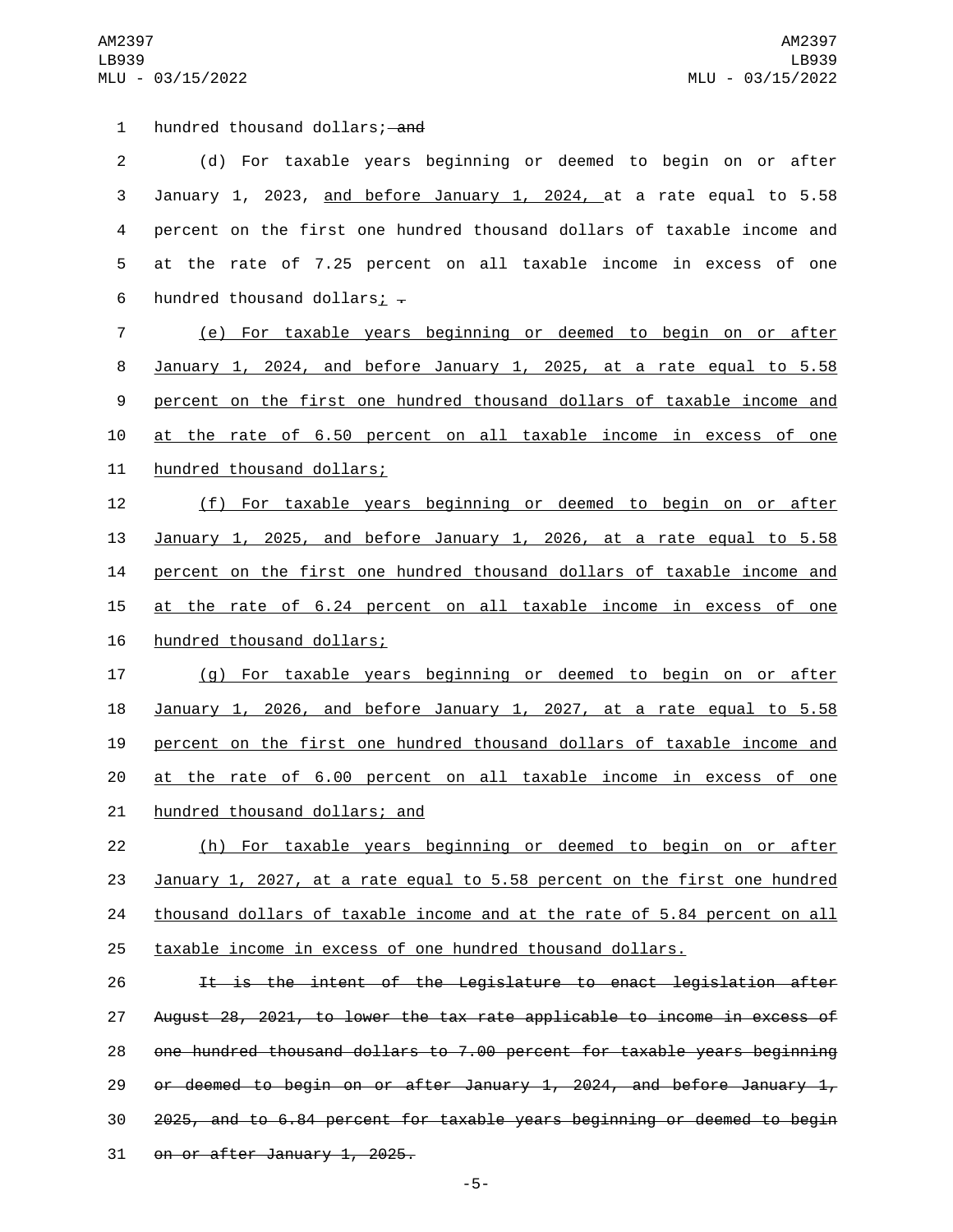For corporate taxpayers with a fiscal year that does not coincide with the calendar year, the individual rate used for this subsection shall be the rate in effect on the first day, or the day deemed to be the 4 first day, of the taxable year.

 (2) An insurance company shall be subject to taxation at the lesser of the rate described in subsection (1) of this section or the rate of tax imposed by the state or country in which the insurance company is domiciled if the insurance company can establish to the satisfaction of the Tax Commissioner that it is domiciled in a state or country other than Nebraska that imposes on Nebraska domiciled insurance companies a retaliatory tax against the tax described in subsection (1) of this 12 section.

 (3) For a corporate taxpayer that is subject to tax in another state, its taxable income shall be the portion of the taxpayer's federal taxable income, as adjusted, that is determined to be connected with the taxpayer's operations in this state pursuant to sections 77-2734.05 to 17 77-2734.15.

 (4) Each corporate taxpayer shall file only one income tax return 19 for each taxable year.

 Sec. 3. Section 77-6701, Revised Statutes Cumulative Supplement,  $2020$ , is amended to read:

 77-6701 Sections 77-6701 to 77-6705 and section 6 of this act shall be known and may be cited as the Nebraska Property Tax Incentive Act.

 Sec. 4. Section 77-6702, Revised Statutes Cumulative Supplement,  $2020$ , is amended to read:

77-6702 For purposes of the Nebraska Property Tax Incentive Act:

 (1) Allowable growth percentage means the percentage increase, if any, in the total assessed value of all real property in the state from 29 the prior year to the current year, as determined by the department<sub>7</sub> except that in no case shall the allowable growth percentage exceed five 31 percent in any one year;

-6-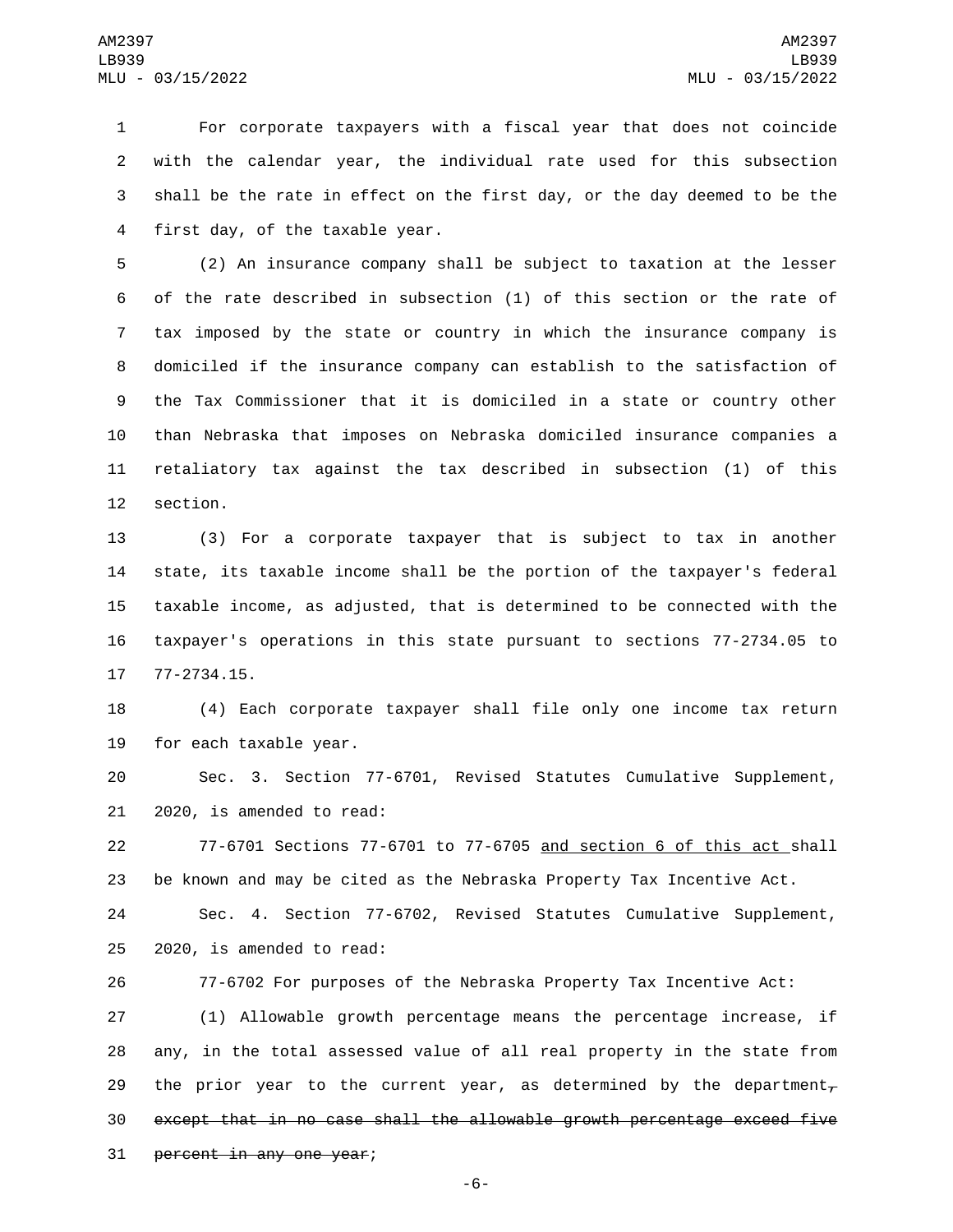(2) Community college taxes means property taxes levied on real property in this state by a community college area, excluding any property taxes levied for bonded indebtedness and any property taxes levied as a result of an override of limits on property tax levies 5 approved by voters pursuant to section 77-3444;

(3) (2) Department means the Department of Revenue;

 (4) (3) Eligible taxpayer means any individual, corporation, partnership, limited liability company, trust, estate, or other entity 9 that pays school district taxes or community college taxes during a 10 taxable year; and

 (5) (4) School district taxes means property taxes levied on real property in this state by a school district or multiple-district school system, excluding any property taxes levied for bonded indebtedness and any property taxes levied as a result of an override of limits on property tax levies approved by voters pursuant to section 77-3444.

 Sec. 5. Section 77-6703, Revised Statutes Supplement, 2021, is 17 amended to read:

 77-6703 (1) For taxable years beginning or deemed to begin on or after January 1, 2020, under the Internal Revenue Code of 1986, as amended, there shall be allowed to each eligible taxpayer a refundable credit against the income tax imposed by the Nebraska Revenue Act of 1967 or against the franchise tax imposed by sections 77-3801 to 77-3807. The credit shall be equal to the credit percentage for the taxable year, as set by the department under subsection (2) of this section, multiplied by the amount of school district taxes paid by the eligible taxpayer during 26 such taxable year.

 (2)(a) For taxable years beginning or deemed to begin during calendar year 2020, the department shall set the credit percentage so that the total amount of credits for such taxable years shall be one 30 hundred twenty-five million dollars;

(b) For taxable years beginning or deemed to begin during calendar

-7-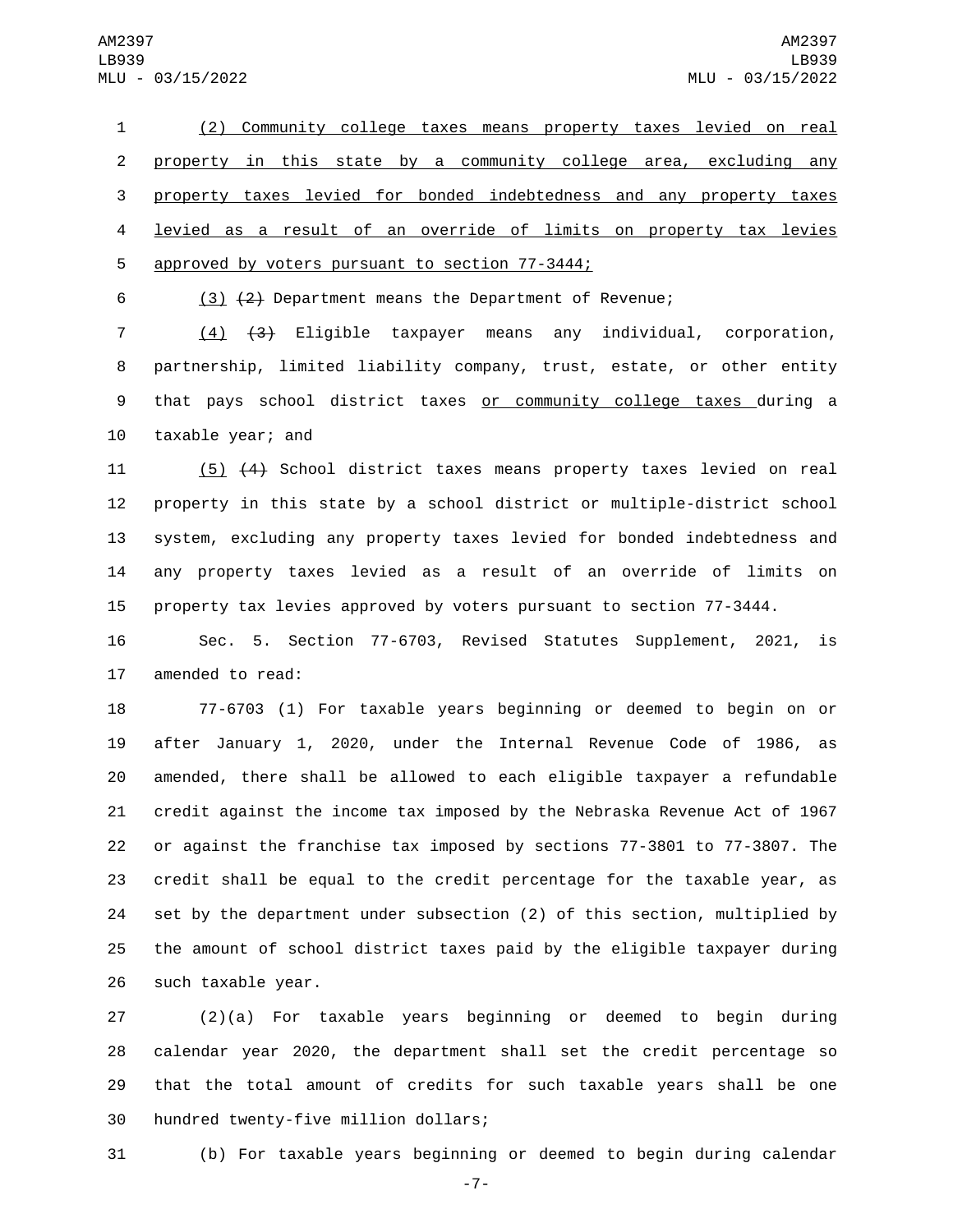year 2021, the department shall set the credit percentage so that the total amount of credits for such taxable years shall be one hundred twenty-five million dollars plus either (i) the amount calculated for such calendar year under subdivision (3)(b)(ii)(B) of section 77-4602 or (ii) the amount calculated for such calendar year under subdivision (3) (c)(ii)(B) of section 77-4602, whichever is applicable;

 (c) For taxable years beginning or deemed to begin during calendar year 2022, the department shall set the credit percentage so that the 9 total amount of credits for such taxable years shall be five hundred forty-eight million dollars the maximum amount of credits allowed under subdivision (2)(b) of this section plus either (i) the amount calculated for such calendar year under subdivision (3)(b)(ii)(B) of section 77-4602 or (ii) the amount calculated for such calendar year under subdivision  $(3)(c)(ii)(B)$  of section 77-4602, whichever is applicable;

15 (d) For taxable years beginning or deemed to begin during calendar 16 year 2023, the department shall set the credit percentage so that the 17 total amount of credits for such taxable years shall be five hundred 18 sixty million seven hundred thousand dollars the maximum amount of 19  $c$  redits allowed under subdivision (2)(c) of this section plus either (i) 20 the amount calculated for such calendar year under subdivision  $(3)(b)(ii)$ 21 (B) of section 77-4602 or (ii) the amount calculated for such calendar 22 year under subdivision  $(3)(c)(ii)(B)$  of section 77-4602, whichever is 23 applicable; and

 (e) For taxable years beginning or deemed to begin during calendar year 2024, the department shall set the credit percentage so that the total amount of credits for such taxable years shall be three hundred 27 seventy-five million dollars; and

 $(e)$   $(f)$  For taxable years beginning or deemed to begin during 29 calendar year 2024 2025 and each calendar year thereafter, the department shall set the credit percentage so that the total amount of credits for such taxable years shall be the maximum amount of credits allowed in the

-8-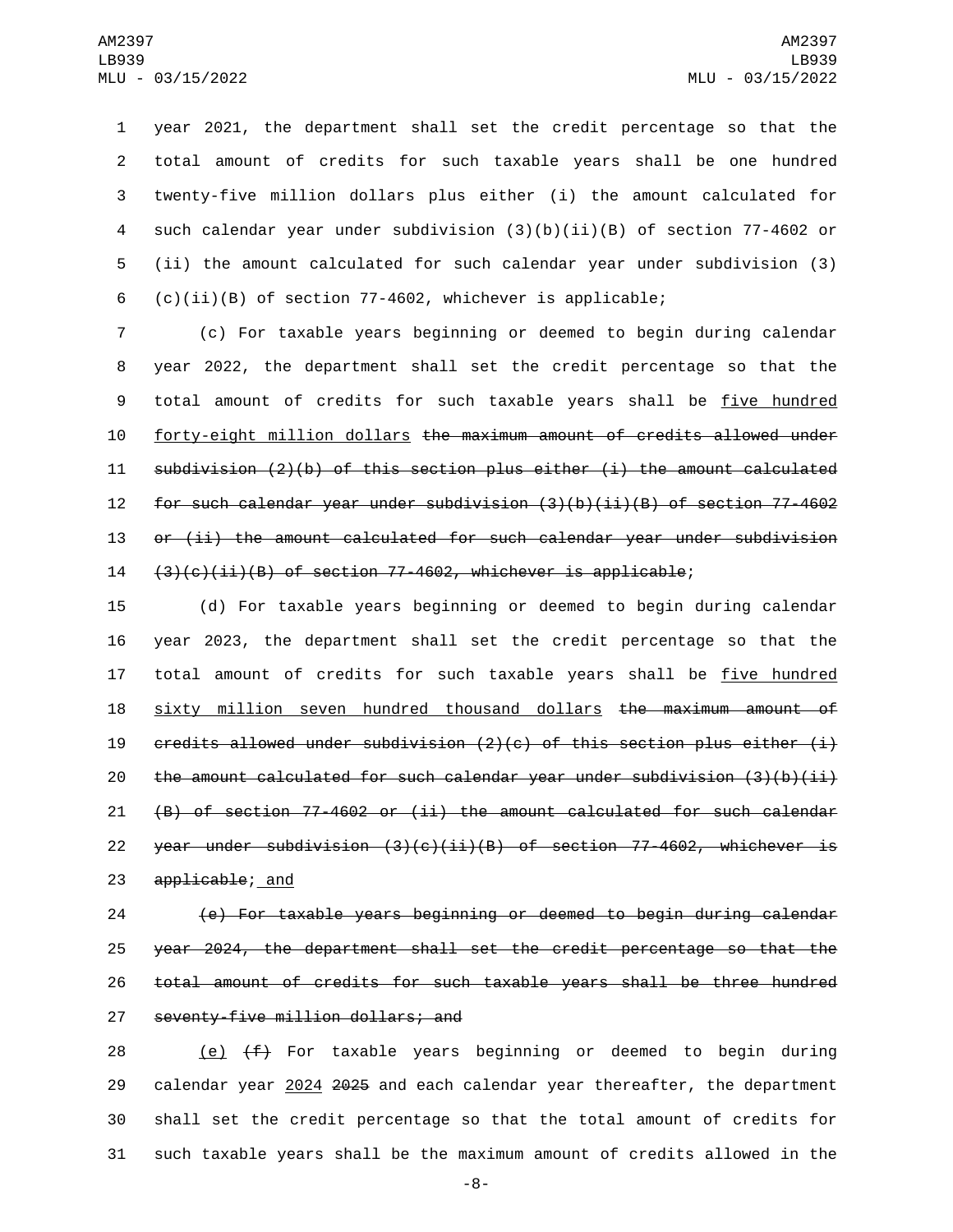prior year increased by the allowable growth percentage.

 (3) If the school district taxes are paid by a corporation having an election in effect under subchapter S of the Internal Revenue Code, a partnership, a limited liability company, a trust, or an estate, the amount of school district taxes paid during the taxable year may be allocated to the shareholders, partners, members, or beneficiaries in the same proportion that income is distributed for taxable years beginning or deemed to begin before January 1, 2021, under the Internal Revenue Code of 1986, as amended. The department shall provide forms and schedules necessary for verifying eligibility for the credit provided in this section and for allocating the school district taxes paid. For taxable years beginning or deemed to begin on or after January 1, 2021, under the Internal Revenue Code of 1986, as amended, the refundable credit shall be claimed by the corporation having an election in effect under subchapter S of the Internal Revenue Code, the partnership, the limited liability company, the trust, or the estate that paid the school district taxes.

 (4) For any fiscal year or short year taxpayer, the credit may be claimed in the first taxable year that begins following the calendar year for which the credit percentage was determined. The credit shall be taken for the school district taxes paid by the taxpayer during the immediately 21 preceding calendar year.

 (5) For the first taxable year beginning or deemed to begin on or after January 1, 2021, and before January 1, 2022, under the Internal Revenue Code of 1986, as amended, for a corporation having an election in effect under subchapter S of the Internal Revenue Code, a partnership, a limited liability company, a trust, or an estate that paid school district taxes in calendar year 2020 but did not claim the credit directly or allocate such school district taxes to the shareholders, partners, members, or beneficiaries as permitted under subsection (3) of this section, there shall be allowed an additional refundable credit. This credit shall be equal to six percent, multiplied by the amount of

-9-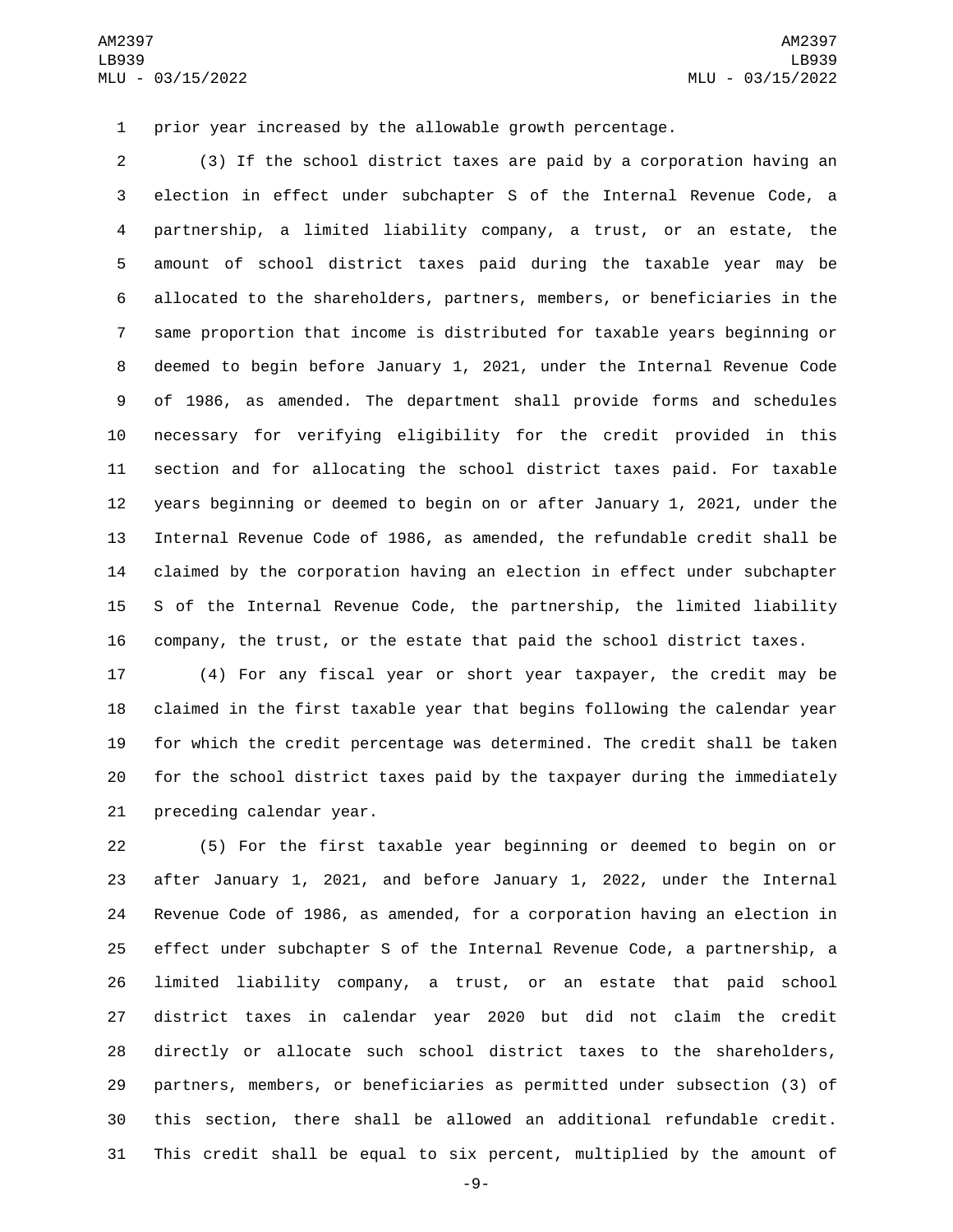school district taxes paid during 2020 by the eligible taxpayer. Sec. 6. (1) For taxable years beginning or deemed to begin on or after January 1, 2022, under the Internal Revenue Code of 1986, as amended, there shall be allowed to each eligible taxpayer a refundable credit against the income tax imposed by the Nebraska Revenue Act of 1967 or against the franchise tax imposed by sections 77-3801 to 77-3807. The credit shall be equal to the credit percentage for the taxable year, as set by the department under subsection (2) of this section, multiplied by the amount of community college taxes paid by the eligible taxpayer 10 during such taxable year. (2)(a) For taxable years beginning or deemed to begin during calendar year 2022, the department shall set the credit percentage so that the total amount of credits for such taxable years shall be fifty 14 million dollars; (b) For taxable years beginning or deemed to begin during calendar year 2023, the department shall set the credit percentage so that the 17 total amount of credits for such taxable years shall be one hundred 18 million dollars; (c) For taxable years beginning or deemed to begin during calendar year 2024, the department shall set the credit percentage so that the total amount of credits for such taxable years shall be one hundred 22 twenty-five million dollars; (d) For taxable years beginning or deemed to begin during calendar year 2025, the department shall set the credit percentage so that the total amount of credits for such taxable years shall be one hundred fifty 26 million dollars; (e) For taxable years beginning or deemed to begin during calendar year 2026, the department shall set the credit percentage so that the total amount of credits for such taxable years shall be one hundred 30 ninety-five million dollars; and (f) For taxable years beginning or deemed to begin during calendar

-10-